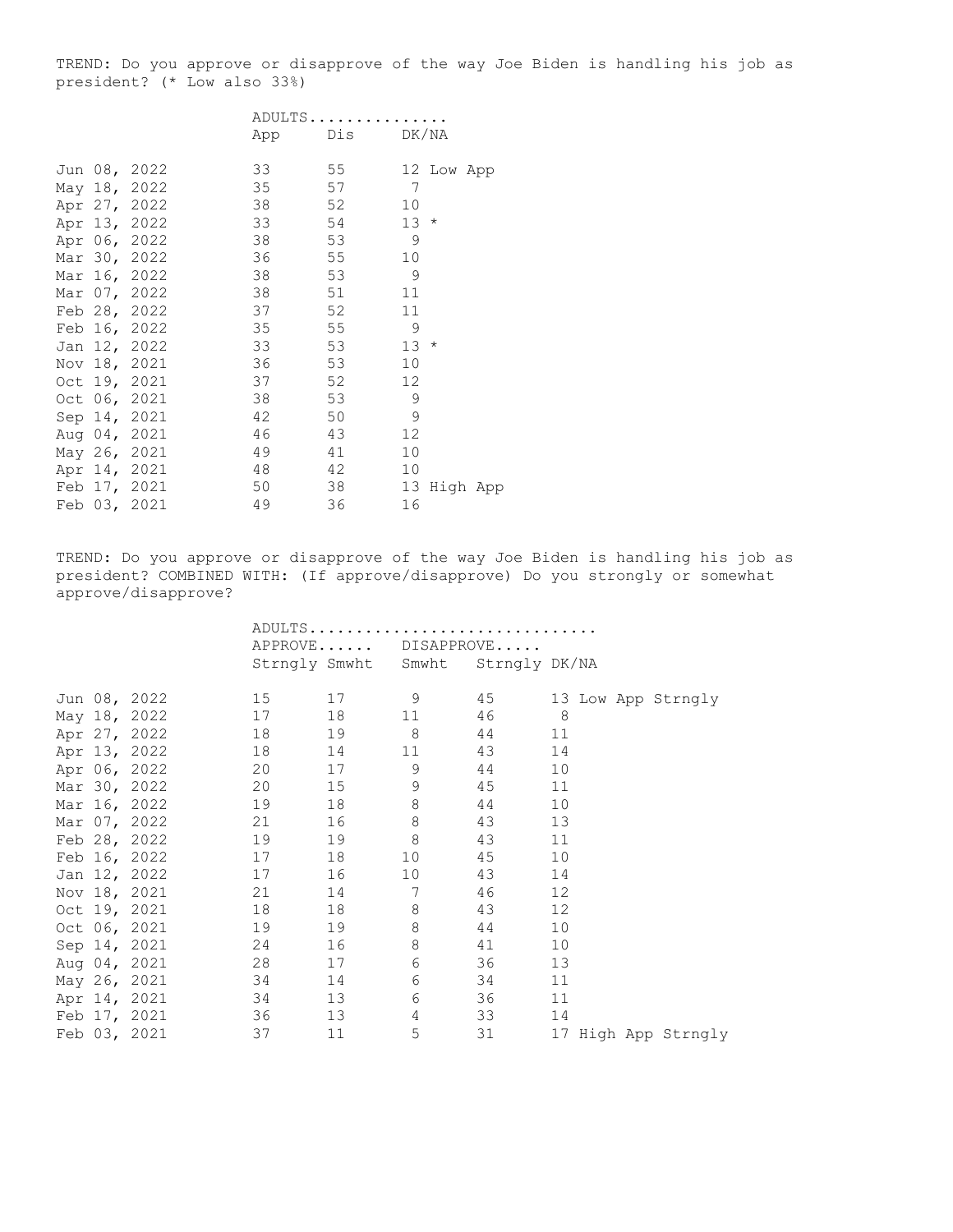TREND: Do you approve or disapprove of the way the Republicans in Congress are handling their job? (\* Low also 23%)

|  |              |    | ADULTS        |        |            |  |
|--|--------------|----|---------------|--------|------------|--|
|  |              |    | App Dis DK/NA |        |            |  |
|  | Jun 08, 2022 | 24 | 65            | 11     |            |  |
|  | May 18, 2022 | 27 | 64            | 9      |            |  |
|  | Apr 27, 2022 | 26 | 63            | 11     |            |  |
|  | Apr 06, 2022 | 29 | 61            | 10     | High App   |  |
|  | Feb 16, 2022 | 24 | 62            | 14     |            |  |
|  | Jan 12, 2022 | 26 | 62            | 13     |            |  |
|  | Nov 18, 2021 | 25 | 62            | 12     |            |  |
|  | Oct 19, 2021 | 23 | 65            |        | 12 Low App |  |
|  | Oct 05, 2021 | 28 | 63            | 9      |            |  |
|  | Sep 14, 2021 | 23 | 65            | $11 *$ |            |  |
|  | Aug 04, 2021 | 26 | 61            | 13     |            |  |
|  | May 26, 2021 | 25 | 64            | 11     |            |  |
|  | Apr 14, 2021 | 27 | 63            | 10     |            |  |
|  | Feb 03, 2021 | 26 | 64            | 10     |            |  |
|  |              |    |               |        |            |  |

TREND: Do you approve or disapprove of the way the Democrats in Congress are handling their job?

|  |              |     | ADULTS    |                |
|--|--------------|-----|-----------|----------------|
|  |              | App | Dis DK/NA |                |
|  | Jun 08, 2022 | 27  | 63        |                |
|  |              |     |           | 10 Low App     |
|  | May 18, 2022 | 30  | 62        | 7              |
|  | Apr 27, 2022 | 31  | 60        | 10             |
|  | Apr 06, 2022 | 35  | 57        | 9              |
|  | Feb 16, 2022 | 31  | 59        | 10             |
|  | Jan 12, 2022 | 30  | 59        | 11             |
|  | Nov 18, 2021 | 31  | 59        | 10             |
|  | Oct 19, 2021 | 30  | 60        | 10             |
|  | Oct 05, 2021 | 30  | 63        | 7              |
|  | Sep 14, 2021 | 37  | 53        | 10             |
|  | Aug 04, 2021 | 38  | 52        | 9              |
|  | May 26, 2021 | 43  | 47        | 10             |
|  | Apr 14, 2021 | 43  | 49        | 8              |
|  | Feb 03, 2021 | 44  | 46        | 10<br>High App |

TREND: If the election were today, would you want to see the Republican Party or the Democratic Party win control of the United States House of Representatives?

|  | Rep                                                                                                                                                                          |    |                                    |
|--|------------------------------------------------------------------------------------------------------------------------------------------------------------------------------|----|------------------------------------|
|  |                                                                                                                                                                              |    |                                    |
|  |                                                                                                                                                                              |    |                                    |
|  | 44                                                                                                                                                                           | 40 | 16                                 |
|  | 47                                                                                                                                                                           | 42 | 12 High Rep Party                  |
|  | 44                                                                                                                                                                           | 40 | 15                                 |
|  | 44                                                                                                                                                                           | 43 | 13                                 |
|  | 45                                                                                                                                                                           | 43 | 13                                 |
|  | 43                                                                                                                                                                           | 42 | 16                                 |
|  | 46                                                                                                                                                                           | 38 | 16                                 |
|  | 46                                                                                                                                                                           | 43 | 11                                 |
|  | 42                                                                                                                                                                           | 45 | 14                                 |
|  | 42                                                                                                                                                                           | 45 | 13                                 |
|  | 40                                                                                                                                                                           | 49 | 11 Low Rep Party                   |
|  | Jun 08, 2022<br>May 18, 2022<br>Apr 27, 2022<br>Apr 06, 2022<br>Feb 16, 2022<br>Jan 12, 2022<br>Nov 18, 2021<br>Oct 05, 2021<br>Sep 14, 2021<br>Aug 04, 2021<br>May 26, 2021 |    | ADULTS<br>Dem<br>Party Party DK/NA |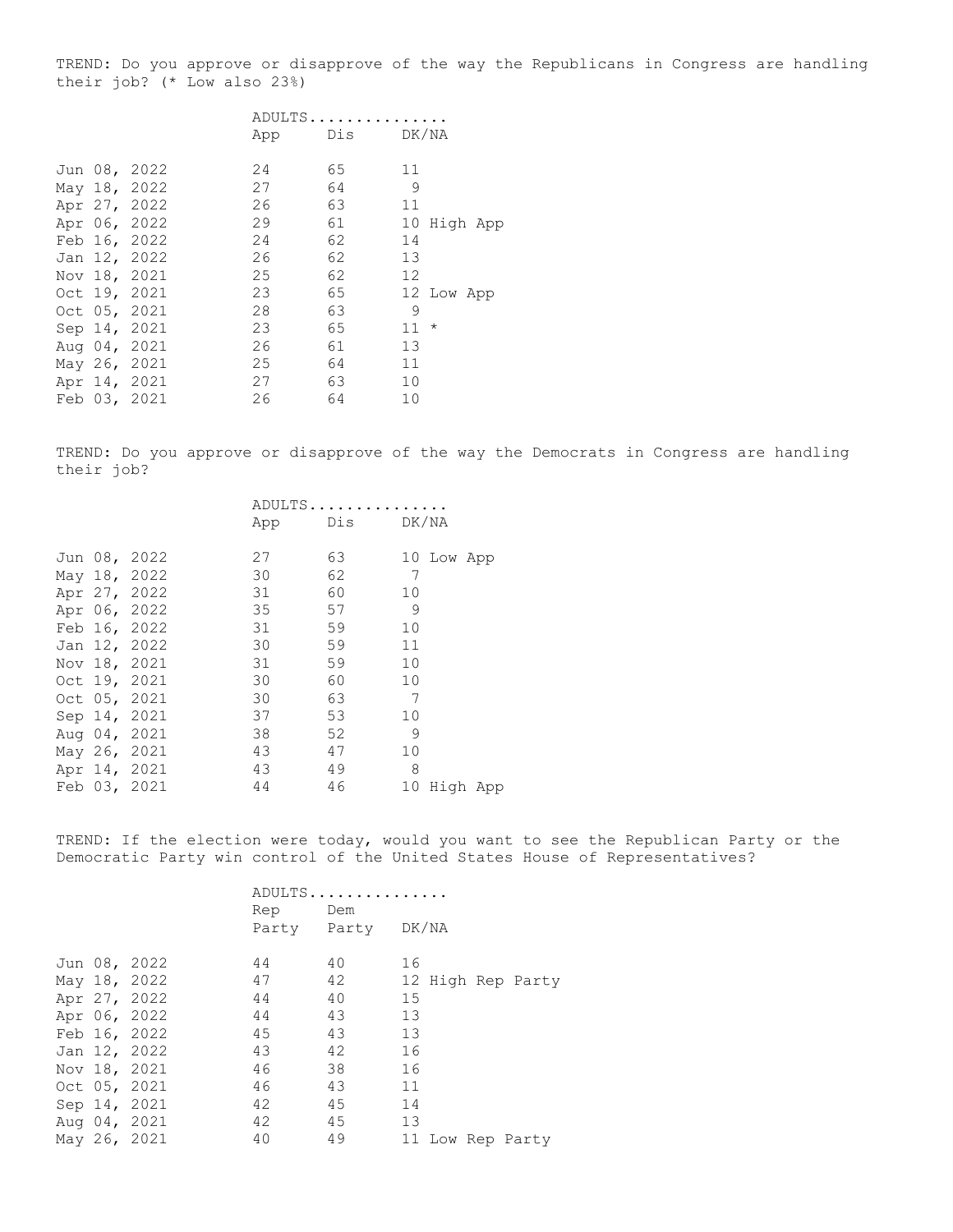TREND: Do you approve or disapprove of the way Joe Biden is handling the economy?

## ADULTS............... App Dis DK/NA

|  | Jun 08, 2022 | 28 | 64 |    | 8 Low App |  |
|--|--------------|----|----|----|-----------|--|
|  | May 18, 2022 | 32 | 63 | 5  |           |  |
|  | Apr 27, 2022 | 33 | 61 | 6  |           |  |
|  | Apr 06, 2022 | 35 | 59 | 6  |           |  |
|  | Mar 30, 2022 | 34 | 58 | 8  |           |  |
|  | Mar 16, 2022 | 34 | 58 | 7  |           |  |
|  | Feb 16, 2022 | 33 | 61 | 6  |           |  |
|  | Jan 12, 2022 | 34 | 57 | 9  |           |  |
|  | Nov 18, 2021 | 34 | 59 | 7  |           |  |
|  | Oct 06, 2021 | 39 | 55 | 6  |           |  |
|  | Sep 14, 2021 | 42 | 52 | 6  |           |  |
|  | Aug 04, 2021 | 43 | 48 | 9  |           |  |
|  | May 26, 2021 | 48 | 43 | 9  |           |  |
|  | Apr 14, 2021 | 50 | 42 | 8  | High App  |  |
|  | Feb 17, 2021 | 48 | 39 | 14 |           |  |

TREND: Do you approve or disapprove of the way Joe Biden is handling the response to the coronavirus?

|  |              | ADULTS |     |       |          |  |
|--|--------------|--------|-----|-------|----------|--|
|  |              | App    | Dis | DK/NA |          |  |
|  | Jun 08, 2022 | 47     | 46  | 7     |          |  |
|  | May 18, 2022 | 48     | 47  | 5     |          |  |
|  | Apr 27, 2022 | 46     | 48  | 5     |          |  |
|  | Apr 06, 2022 | 48     | 47  | 5     |          |  |
|  | Mar 16, 2022 | 49     | 44  | 7     |          |  |
|  | Feb 16, 2022 | 43     | 53  | 4     |          |  |
|  | Jan 12, 2022 | 39     | 55  | 6     | Low App  |  |
|  | Nov 18, 2021 | 45     | 50  | 6     |          |  |
|  | Oct 06, 2021 | 48     | 50  | 3     |          |  |
|  | Sep 14, 2021 | 48     | 49  | 4     |          |  |
|  | Aug 04, 2021 | 53     | 40  | 7     |          |  |
|  | May 26, 2021 | 65     | 30  | 5     | High App |  |
|  | Apr 14, 2021 | 64     | 29  | 7     |          |  |
|  | Feb 17, 2021 | 58     | 32  | 10    |          |  |
|  | Feb 03, 2021 | 61     | 29  | 9     |          |  |

TREND: Do you approve or disapprove of the way Joe Biden is handling gun violence?

|  |              | ADULTS |     |       |  |
|--|--------------|--------|-----|-------|--|
|  |              | App    | Dis | DK/NA |  |
|  | Jun 08, 2022 | 32     | 59  |       |  |
|  | Feb 16, 2022 | 24     | 62  | 14    |  |
|  | Aug 04, 2021 | 32     | 55  | 13    |  |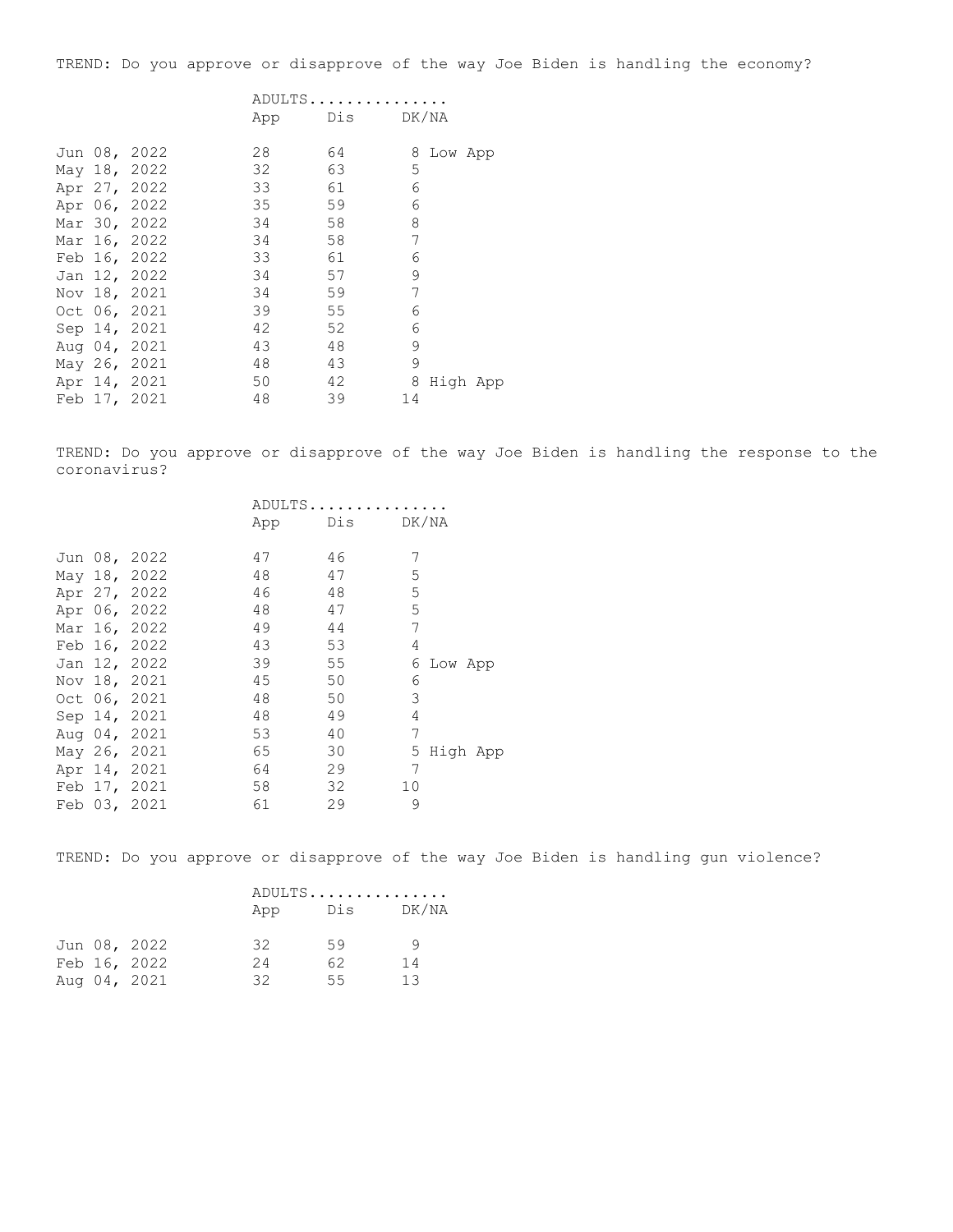TREND: Do you approve or disapprove of the way Joe Biden is handling the response to Russia's invasion of Ukraine? (\* Low also 39%, \*\* High also 44%)

|  |              |     | ADULTS |            |
|--|--------------|-----|--------|------------|
|  |              | App | Dis    | DK/NA      |
|  |              |     |        |            |
|  | Jun 08, 2022 | 42  | 50     | 8          |
|  | May 18, 2022 | 44  | 50     | 7 High App |
|  | Apr 27, 2022 | 42  | 50     | 8          |
|  | Apr 13, 2022 | 39  | 48     | 14 Low App |
|  | Apr 06, 2022 | 42  | 50     | 8          |
|  | Mar 30, 2022 | 44  | 45     | $12***$    |
|  | Mar 16, 2022 | 42  | 49     | 9          |
|  | Mar 07, 2022 | 42  | 45     | 13         |
|  | Feb 28, 2022 | 39  | 47     | $14 *$     |

TREND: In your opinion, what is the most urgent issue facing the country today: Russia's invasion of Ukraine, COVID-19, inflation, climate change, health care, racial inequality, immigration, election laws, abortion, gun violence, or crime?

|                      | ADULTS. |        |        |
|----------------------|---------|--------|--------|
|                      | Jun 08  | May 18 | Apr 27 |
|                      | 2022    | 2022   | 2022   |
|                      |         |        |        |
| Russia/Ukraine       | 3       | 6      |        |
| COVID-19             | 1       | 2      | 3      |
| Inflation            | 34      | 33     | 31     |
| Climate change       | 5       | 6      | 6      |
| Health care          | 4       | 6      | 6      |
| Racial inequality    | 5       | 5      | 6      |
| Immigration          | 7       | 7      | 10     |
| Election laws        | 6       | 8      | 8      |
| Abortion             | 5.      | 11     | 5      |
| Gun violence         | 17      | 5      | 5      |
| Crime                | 4       | 4      | 5      |
| SOMETHING ELSE (VOL) |         | 6      | 6      |
| DK/NA                | З       | 2      | 3      |

TREND: Do you support or oppose stricter gun laws in the United States?

|  |              |     | ADULTS |       |  |
|--|--------------|-----|--------|-------|--|
|  |              | Sup | Opp    | DK/NA |  |
|  | Jun 08, 2022 | 57  | 38     | -5    |  |
|  | Nov 19, 2021 | 45  | 49     | .5    |  |
|  | Apr 15, 2021 | 54  | 42     |       |  |

TREND: Do you support or oppose requiring background checks for all gun buyers?

|  |              |     | ADULTS |           |  |
|--|--------------|-----|--------|-----------|--|
|  |              | Sup |        | Opp DK/NA |  |
|  | Jun 08, 2022 | 92  |        |           |  |
|  | Apr 15, 2021 | 89  |        | -2        |  |